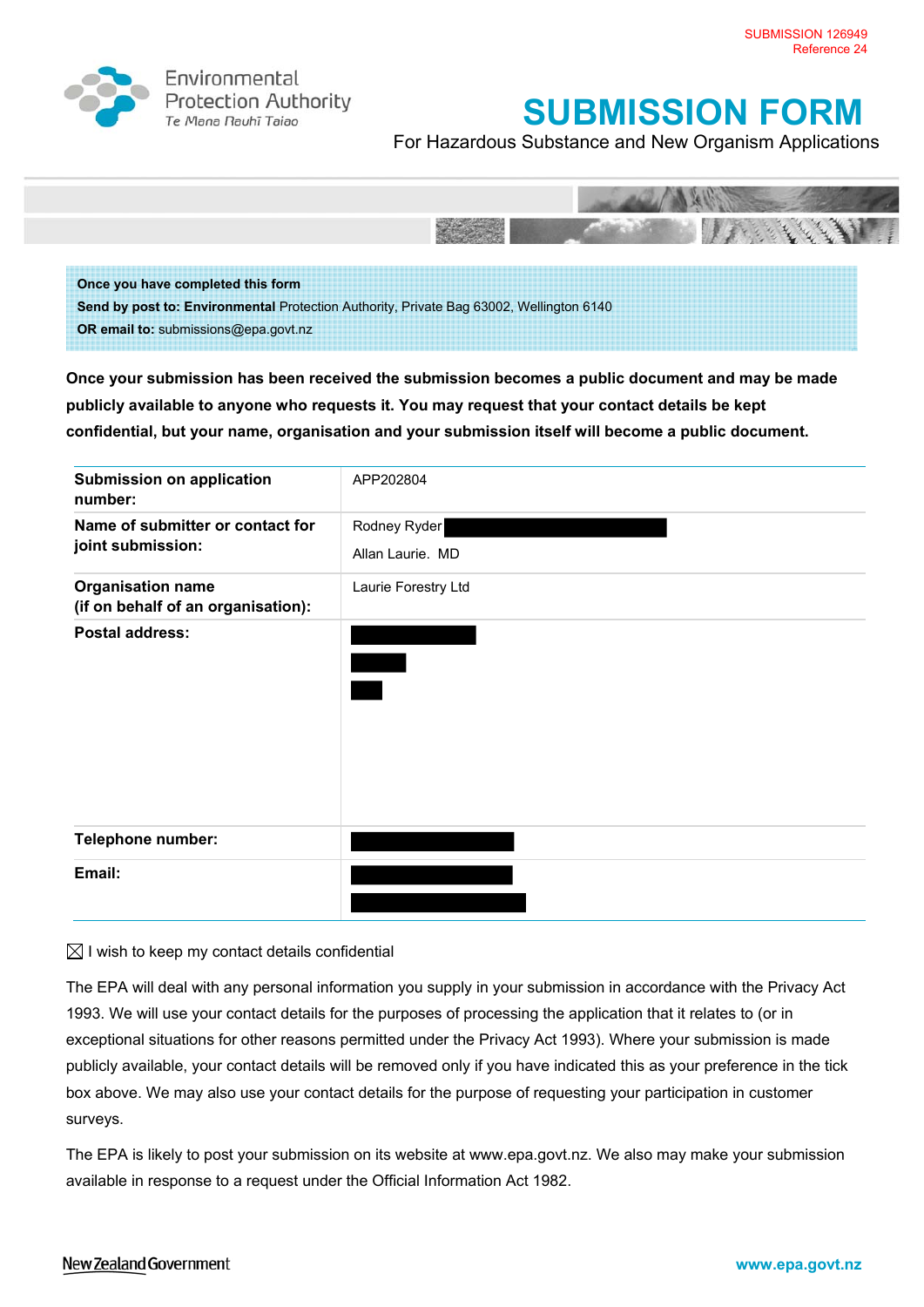**Submission Form**

**2** 

 $\boxtimes$  I support the application

 $\Box$  I oppose the application

 $\Box$  I neither support or oppose the application

## **The reasons for making my submission are**<sup>1</sup>**: (further information can be appended to your submission, see footnote).**

Laurie Forestry (LF) is an independant Forest Management Company providing management and consulting expertise in the wider forestry sector. We provide services from land conversion, forest establishment, silviculure and right through to harvesting and marketing. Through LF harvesting and marketing activities predominantly in the South Island, additional to domestic processor log supply, we export approximately 200,000 JAS per annum of logs to the export markets which is dominated by China and India.

We have 10 direct employees but also employ a range of contractors to undertake work on our behalf. Silviculture contractors, logging contractors, cartage contractors, log marshallers and stevedores with the flow on effect to the wider industries who in turn support them. We estimate there is approximatley an additional 5- 6 people involved in supporting ancillary services for each of those employed by LF.

As a management company we work on behalf of small to medium forest owners who have invested in forestry and are rightfully seeking a return on that investment.

While supplying the export markets we also supply logs to domestic sawmills for processing into lumber/timber products for supply to the domestic market as well export markets.

For log exports, Methyl Bromide is a key phytosanitary fumigant used for exports to both China and India, which we understand these two markets consume approximaltey 75% of New Zealand total log export volume. In both these markets, currently fumigation at the New Zealand end is a biosecurity requirement. LF export market mix is similar to the national average and therefore the use of Methyl Bromide for log export to India and China is important to our business, our clients business and those that work for us.

We are aware of the ERMA review and the now requirement to either find an alterntive to Methyl Bromide for fumigation and or have it recaptured and not released to atmosphere. Finding a solution, to the sector and wider New Zealand community and economy is extremely important. We underatand there has been a lot of work and research conducted by STIMBR and the FOA on the behalf of the sector, which LF supports through the Levy Trust and to date there have been few alternatives identified too Methly Bromide. The current use of Methyl Bromide is not sustainable and recovery is very expensive which would add considerable cost to our business. These costs need to then be passed on to our forest owner clients and thus reducing the return on their investment.

We understand Methyl Bromide is a significant depleeter of the ozone layer contributing to global warming. It is highly toxic and there is evidence that it may have long lasting health problems for those that are over exposed to it over extended periods of time. LF takes both Environmental and Health and Safety issues seriosuly and therefore we support alternatives to improve either.

Although there are other markets that accept logs from New Zealand that don't require fumigation here in New Zealand, they are however proprtionaltely small and not easily accessable for all exporters. For example, both Japan and Korea accept untreated (not fumigated) produce which they then treat at point of discharge, However China and India require treatment either before departure (using Methyl Bromide) or in transit inside the ships hold (using Phosphine). India does not accept Phosphine as a phytosanitary treatment and everything needs to be treated with Methyl Bromide at this point. If Methyl Bromide was no longer acceptable and there is not an exconomic alternative we would likely be excluded from the Indian Market unless agreement between New Zealand and Indian Governing bodies. Methyl bromide fumigation as currently practiced is expensive and if by adding the cost of recapture, the cost is expected to escalate further. These costs come

 $\overline{a}$ 

<sup>&</sup>lt;sup>1</sup> Further information can be appended to your submission, if you are sending this submission electronically and attaching a file we accept the following formats – Microsoft Word, Text, PDF, ZIP, JPEG and JPG. The file must be not more than 8Mb.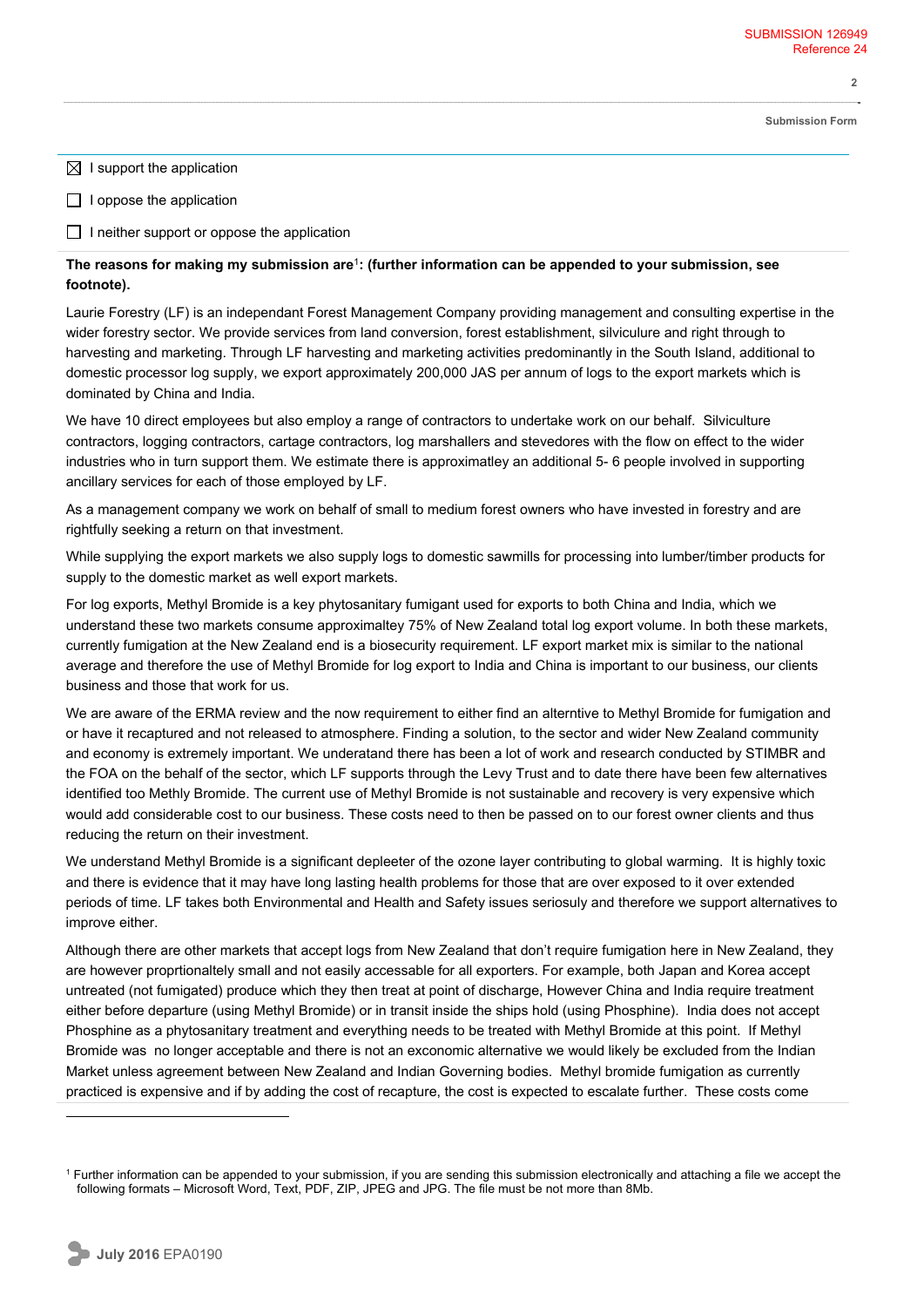**3** 

directly off the returns to the forest grower. In the international markets, forest products from New Zealand are typically price takers and not price setters as there is strong competition from competing species and supply points.

The long time of treatment using Phosphine precludes its use as a fumigant on shore prior to export

If Phosphine was the only available alternative for the china market it would mean that any deck cargo would need to be debarked or ships only loaded under deck. This would add significant costs to shipping to such markets. We estimate the shipping costs would increase by approxiantly 30% if only able to ship under-deck and fumigate with Phosphine.

Due to its inherant toxicity and public perception around harm, the ports where fumigation can take place using Methyl Bromide have become some what restrictive. To date we understand there are only 3 ports in New Zealand where on-shore fumigation can effectively be carried out. All 3 ports are in the North Island.

The Forest Industry is in great need of a cost effective and environmentally friendly alternative to Methyl Bromide for the treatment of forest products for export.

As importantly for export, MPI and Biosecurity also need an approved alternative fumigant to protect our New Zealand borders from incoming pests.

We summarise Methyl Bromide as follows:

- a) Highly toxic
- b) Ozone depleting
- c) Colorless, odorless, tasteless and absorbed through the skin
- d) Cannot be used in conjunction with sulphurous rubber
- e) Builds up in the system if over exposed over extended periods
- f) No antidote if severly poisoned
- g) requires temperatures to be maintained at higher levels to be effective

However we understand that from the excellent work of STIMBR and the FOA etc, that an alternative has finally be found and from pur research and support of STIMBR etc, EDN is the most suitable alternative.

We sumarise EDN as an alternative as follows:

- a) It has proven to be effective on a wide range of insect pests as well as being suitable for grain sterilisation and some fungi
- b) As a gas it is effective at low temperatures as it disperses and remains effective without a heat source
- c) It disperses far quicker than Methyl Bromide and although both are heavier than air EDN is easier to ventilate
- d) The specific gravity of EDN means that it produces a greater volume of gas per kg.
- e) Smaller molecules give faster and deeper penetration into wood
- f) Does not pass as readily through the covers used for fumigation

g) Dilutes rapidly in air

- h) As a gas it is only marginally soluble in water so has little or no effect on aquatic life
- i) When vented it very quickly achieves extremely low concentrations so birdlife is not affected
- j) It naturally degrades in the atmosphere to its core components which are non toxic
- k) When used on concrete or ashphalt very little enters the soils
- l) Is not bio accumulative and expelled naturally from the body reasonably quickly
- j) There is an antidote should someone accidentally get poisoned